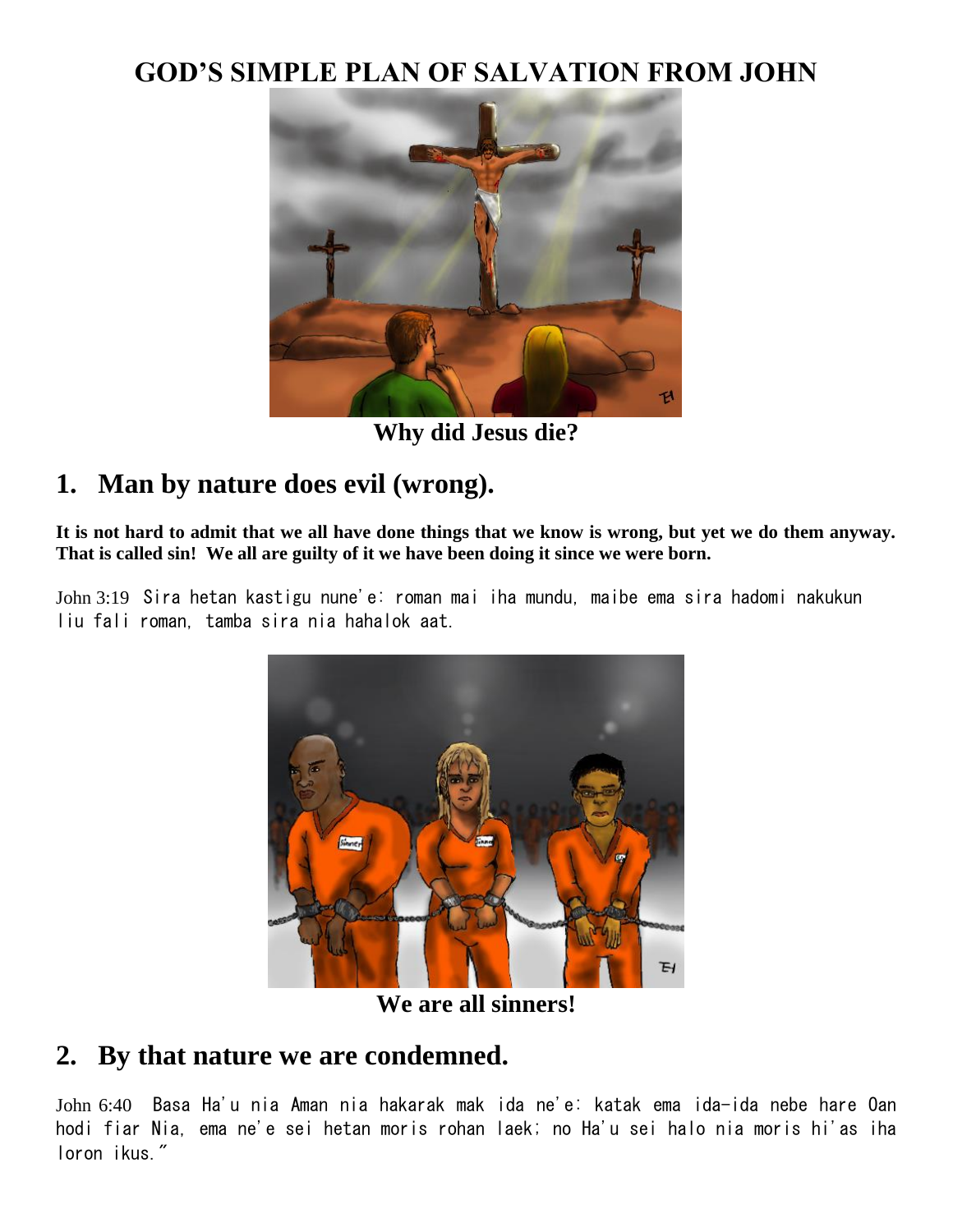John 3:18 Ema nebe fiar Nia la hetan kastigu, maibe ema nebe la fiar hetan ona kastigu, basa la fiar iha Maromak nia Oan Mane mesak nia naran.

John 3:36 "Ema nebe fiar Oan, nia hetan moris rohan laek; maibe ema nebe lakohi fiar Oan, nia sei la hare moris, no Maromak nia hirus hela ho nia.:



**There is a cost for sin!**

#### **3. Jesus was in the world and he died for us.**

John 14:6 Jesus hateten ba nia: "Ha'u ne'e dalan, lialos no moris. Ema ida la liu karik housi Ha'u, nia la bele hakbesik Ha'u Aman.

John 3:17 Maromak la haruka nia Oan mai iha mundu atu fo terus mundu, maibe atu mundu hetan maksoin hodi Nia.

John 1:10,12 Nia horik nanis iha raiklaran; Nia rasik mak hakiak raiklaran, maibe raiklaran la hatene Nia. Maibe, ba ema sira nebe simu Nia hodi fiar nia naran, Nia haraik kbiit atu sai Maromak nia oan.

# **4. Salvation is a free gift, not by good works. You must take God's word for it, and trust Jesus alone!**

Salvation is trusting and receiving Jesus Christ as your Savior. It's trusting in the fact that Jesus Christ died on the cross of Calvary to pay for your sins! It's realizing there is absolutely nothing whatsoever you can do to save yourself and *completely* trusting in Jesus Christ to save you! It's not any church that saves. It's not any baptism, not good works, not sacraments, not repenting, not praying through, not living a good life — **IT'S NOT ANYTHING YOU CAN DO!**

Kristus Klosan Lian 4:12 Iha raiklaran tomak, la noo dalan seluk mak bele sori ita nosi sala. Dalan mesak dei! Ne'e, mak Yesus. Kalo lahoos Nia, la noo seluk mak bele sori ita."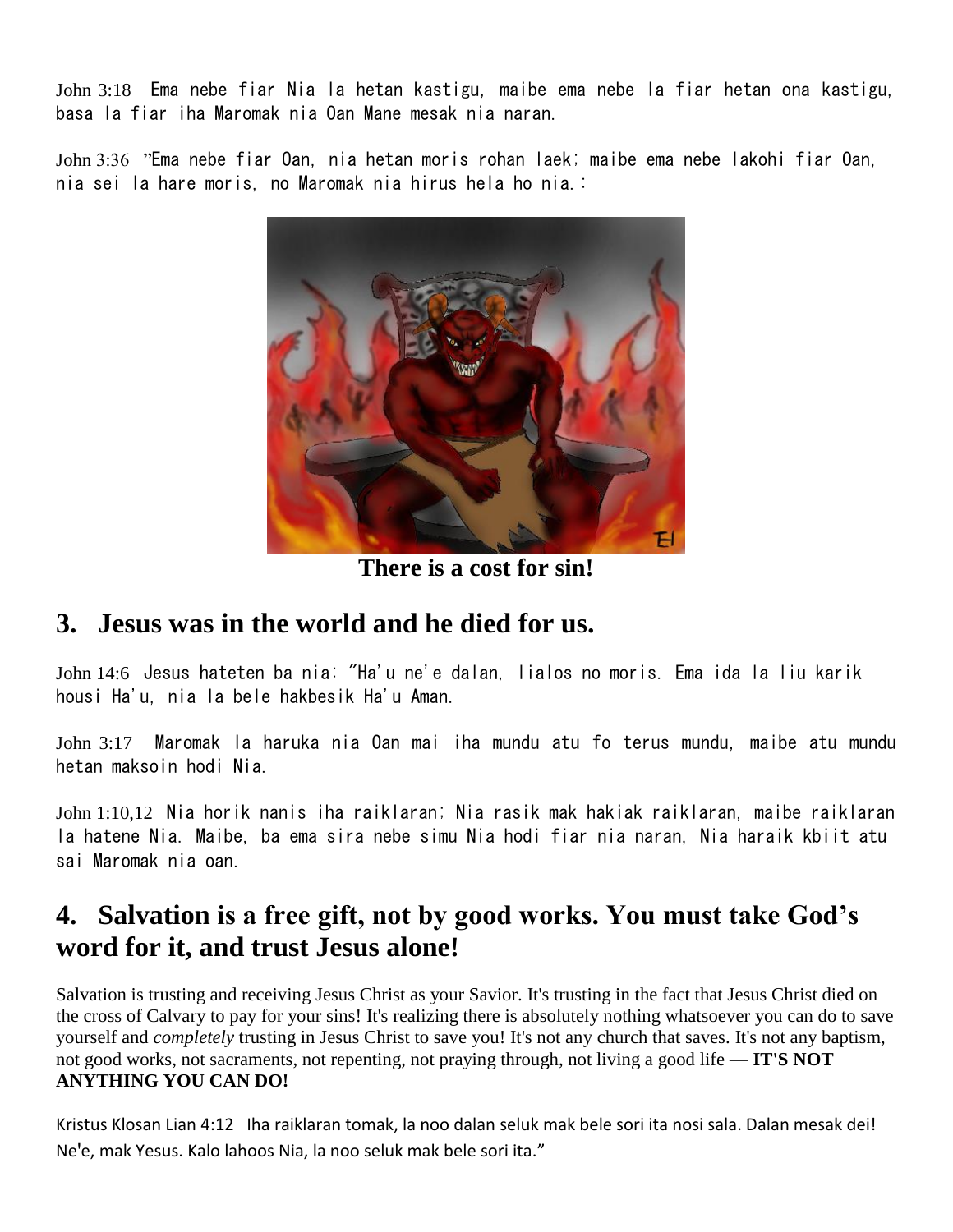Efesus 2:8-9 Ita hetan moris tan Na'i Maromak laran di'ak, lahoos tan itakaan hahalok di'ak. Ita hetan, tan Na'i Maromak foo loos baa ita. Tan lia nia, la noo ema ida mak bele ibun boot na'ak, "Na'i Maromak sori ha'u, tan ha'ukaan hahalok di'ak."

Titus 3:5 Nia sori ita, lahoos tan ita harui aan halo lia di'ak, mais tan Nia nadomi ita. Nia fasi mohu itakaan salan no nafou itakaan moris nodi Kmalar Lulik.

# **5. You must believe on the Lord and you will have everlasting life!**

John 5:24 Tebes, tebes, Ha'u dehan ba imi: Ema nebe rona Ha'u nia liafuan ne'e hodi fiar Ida nebe haruka Ha'u mai, nia hetan moris rohan laek: ema ne'e la hetan kastigu, nia liu ona housi mate ba moris.

John 6:47 Tebes, tebes, Ha'u dehan ba imi: ema nebe fiar hetan moris rohan laek.

John 10:28 Ha'u fo ba sira moris rohan laek. Sira la lakon, no ema ida sei la bele hadau sira housi Ha'u nia liman.



*If you want to accept Jesus Christ as your Savior and receive forgiveness from God, here is prayer you can pray. Saying this prayer or any other prayer will not save you. It is only trusting in Jesus Christ that can provide forgiveness of sins. This prayer is simply a way to express to God your faith in Him and thank Him for providing for your forgiveness.*